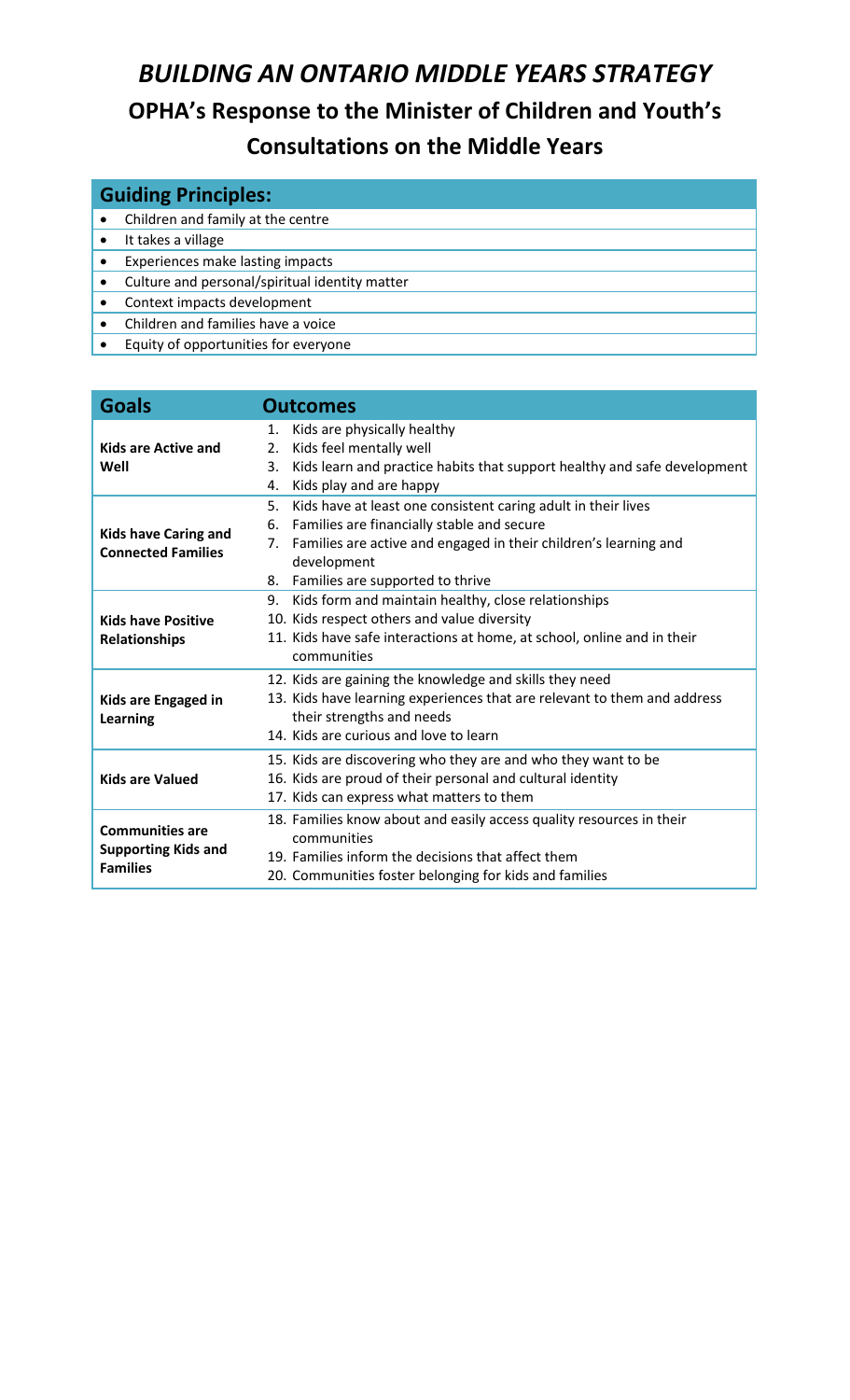## **Goal: Kids are Active and Well**

## **OUTCOME #1: Kids are physically healthy**

- **WHAT WE'VE HEARD FROM RESEARCHERS, FAMILIES, AND COMMUNITIES**
- During the middle years, children experience a period of rapid physical growth and changes. Kids need physical activity, plenty of quality sleep and good nutrition to support healthy growth and development. However, many kids in this age group are not getting what is needed to support their physical wellbeing.
	- Some aspects to supporting kids to be physically healthy include:
		- o Children have access to healthier nutritional choices (nutrition programs in all schools)
		- o Children have access to quality family health care
		- o Children have access to recreation and physical activities such as sports programming that are free / affordable, sustainable, and accessible
		- o Families have tools to identify early warning signs of social, behavioural or mental health concerns

#### **DISCUSSION QUESTIONS**

### **A. What needs to happen for all kids to achieve this outcome?**

Applying a health equity lens is important for Ontario's middle years strategy. The social determinants of health (e.g., income, housing, culture/race, disabilities, and gender) impact the health and wellbeing of children of all ages. In addition, there are opportunities to consider the potential positive or negative impact of the external environment on well-being. For example:

- Increasing access to healthy foods, through policy changes for the school food environment, such as harmonized nutrition guidelines for children; increasing access to healthy foods in all communities especially remote and First Nation schools, collaborative interventions through child care, schools and communities to promote healthy eating and physical activity; reduce access to unhealthy foods and restrict access to promotion and advertising of unhealthy food to children..
- Providing a safe and supportive environment for healthy eating and physical activity in child care, schools and communities.
- Providing an emotionally and physically safe and supportive environment

The Middle years strategy should align more strategically with other ministry initiatives for example the Ministry of Education's Student Wellness Strategy, Ministry of Health's Healthy Kids Strategy/Healthy Kids Community Challenge, Poverty Reduction Strategy/Food Security Strategy, to allow for greater consistency between all government approaches and policies aimed at improving well-being in children in Ontario, and also to encourage sharing of data on indicators, outcomes and other information and resources. Additionally, for children to be active and well, the middle years strategy should address protecting children from harm related to weight stigma, violence and bullying in child care, school and community settings.

For children to be physically healthy they need to have consistent and equitable access to healthy food and beverages and healthy environments at all times to support them in making and accessing healthy choices in all child care, school and government funded community programs. Specifically children require increased access to water and decreased access to SSB; increased access to vegetables and fruit and other healthy food choices at school and in the community. These should be supported by healthy eating guidelines for student nutrition programs, recreation centres and community programs.

Intervention programs such as those being implemented by the Ministry of Health's Healthy Kids Community Challenge are examples of comprehensive cross-cutting community programs that strive to provide more equitable opportunities to improve health and well-being through healthy eating and physical activity in communities.

The Ontario Middle years strategy age target  $(6 - 12$  years) fits well with the target group identified in the Healthy Kids Community Challenge (0-12 years) and connections and lessons learned from this initiative should be considered by MCYS for future programming.

The Healthy Kids Community Challenge involves schools (including curriculum/lesson plans and participatory food literacy activities such as gardening and cooking) to teach children about healthy eating and making healthy food choices, positive role models in schools (teachers, volunteers, peers), afterschool programs and community recreation and sports programs that provide access to healthy food and beverages (e.g. water) and restrict access to unhealthy foods and beverages (e.g. sugar sweetened beverages).

Directing resources to embed health equity, healthy eating and nutrition principles into teacher education and training would be an excellent way to promote well-being in schools. Specifically, evidence shows that when food literacy is embedded into school curriculum it leads to increased consumption of vegetables and fruit. This would help to give them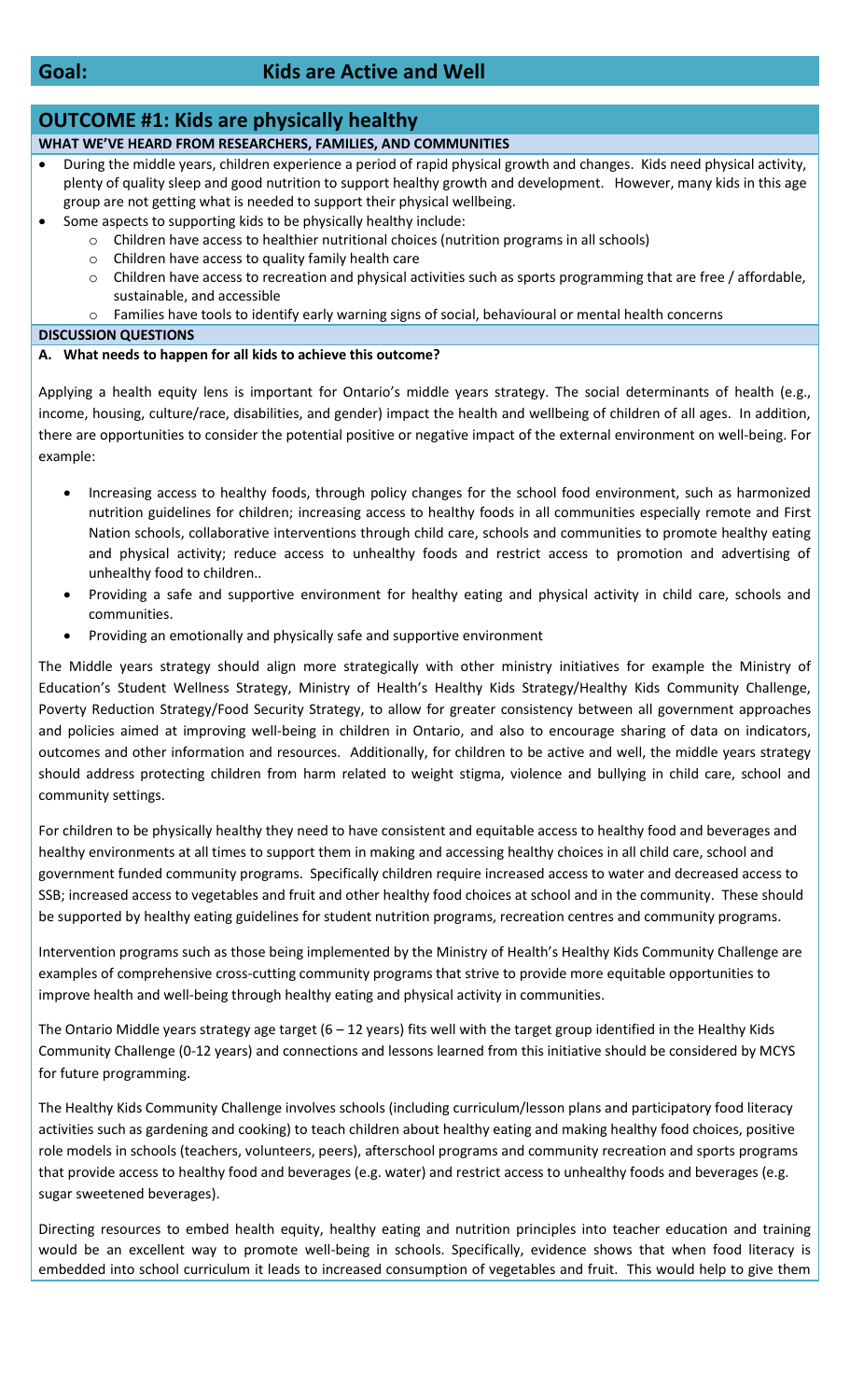the best start in life for physical and cognitive development and healthy behaviors that prevent chronic disease. Including more resources to support educator training around weight stigma would help influence the social environment in the school setting to promote health and well-being. Furthermore, taking a health-in-all-policies approach, where health is considered in every aspect of a child's experience in all child care, school, community programs and services and alignment across all Ministries working to support healthy children could serve to make better use of resources.

### **B. What is the reality today (e.g., challenges and opportunities) for kids, families and communities in Ontario related to this outcome?**

Children in some communities, including northern, remote and rural and First Nations communities have limited access to healthy foods, particularly equitably priced fresh fruit and vegetables.

Kids can get food anytime, anywhere – from school in breakfast and snack programs, from foods brought to schools for celebrations or fundraising, vending machines and food services in schools that are non-compliant with nutrition standards. Food is available at fast food outlets located within school zones, local community centres, arenas, and advertising to kids in recreation centres and in the media at large all make it challenging for children to make the healthiest food and beverage choices. Healthy food should be the norm and the easiest choice possible in all child care programs, schools and government funded programs as well as in community recreation programs.

Presently the approach to healthy eating is fragmented – there are different nutrition guidelines/standards for child care, student nutrition programs and schools (PPM 150) that make it challenging to align programs and messages. More harmonization for nutrition guidelines and standards for children are needed.

## **C. What are some examples of actions or initiatives that do, or could, support this outcome?**

OPHA has been involved in several activities that contribute to promoting and supporting student health and well-being. OPHA, in partnership with the Association of Local Public Health Units (alPHa) coordinated an engagement session for public health and health promotion stakeholders on behalf of Ministry of Education to provide feedback on the Phase II Child Care and Early Years Regulations. OPHA houses the health promotion resource centre [Nutrition Resource Centre](http://opha.on.ca/Nutrition-Resource-Centre/Home.aspx) (NRC), with expertise in healthy eating and nutrition practice, program and policy. OPHA was contracted to refresh the nutrition guidelines for Ontario's Student Nutrition Program. We partnered with our School Nutrition colleagues from the Ontario Society for Nutrition Professionals in Public Health, a constituent society of OPHA and are well-entrenched in school health.

Student nutrition programs can support disadvantaged children and schools with food as well and support food literacy around healthy eating. Curriculum can support food literacy as well as health education.

The NRC houses the [Healthy Eating Manual](http://www.healthyeatingmanual.ca/) and the Navigator. The Healthy Eating Manual is an online resource that includes lesson plans and developed for teachers and community leaders who have the opportunity and desire to incorporate healthy eating information into programs they are currently running or planning. The NRC Navigator is a onestop, hub that houses evidence-based resources to support healthy eating programs, policies and practices. Through the NRC, we directly support teachers and other health intermediaries to implement healthy eating initiatives including, PPM 150 – the school food and beverage regulations. We also provide many other resources including webinars as further examples of this support. In November of this year, we are hosting a knowledge transfer and exchange forum on the topic of mental health and nutrition where issues of weight bias will be addressed.

In addition, NRC is a partner in supporting the Ministry of Health's Healthy Kids Community Challenge along with 3 other health promotion resource centres in Ontario, providing implementation support to the 45 communities who are delivering programs and interventions designed to improve children's health and well-being. The intent is to implement multicomponent school and community-based interventions to increase physical activity and healthy eating in children and families. Specific interventions over a 4-year period focus on promoting physical activity, increasing water/reducing SSB intake and increasing vegetable and fruit intake. These interventions are based on evidence for what works best in community and education settings and include a range of health promotion strategies (education, infrastructure changes, policies, etc.) implemented in multiple settings (child care, schools, community/municipal programs) involving children, educators, parents/caregivers, health intermediaries and community members. Some examples include:

- Social marketing campaign with promotional materials for kids and parents
- Education about water and SSBs to kids and parents in child care, schools and community at large
- Environment increased access to water fountains and filling stations, refillable bottles, decreased sales and access to and marketing of sugar sweetened beverages at recreation centres
- Parent/Community engagement theme-based community events for parents and kids, sports teams
- Parent/caregiver/teacher partnerships to support implementation at child care, schools, kids programs
- Peer support/student & parent involvement school-based activities for kids, & group activities for parents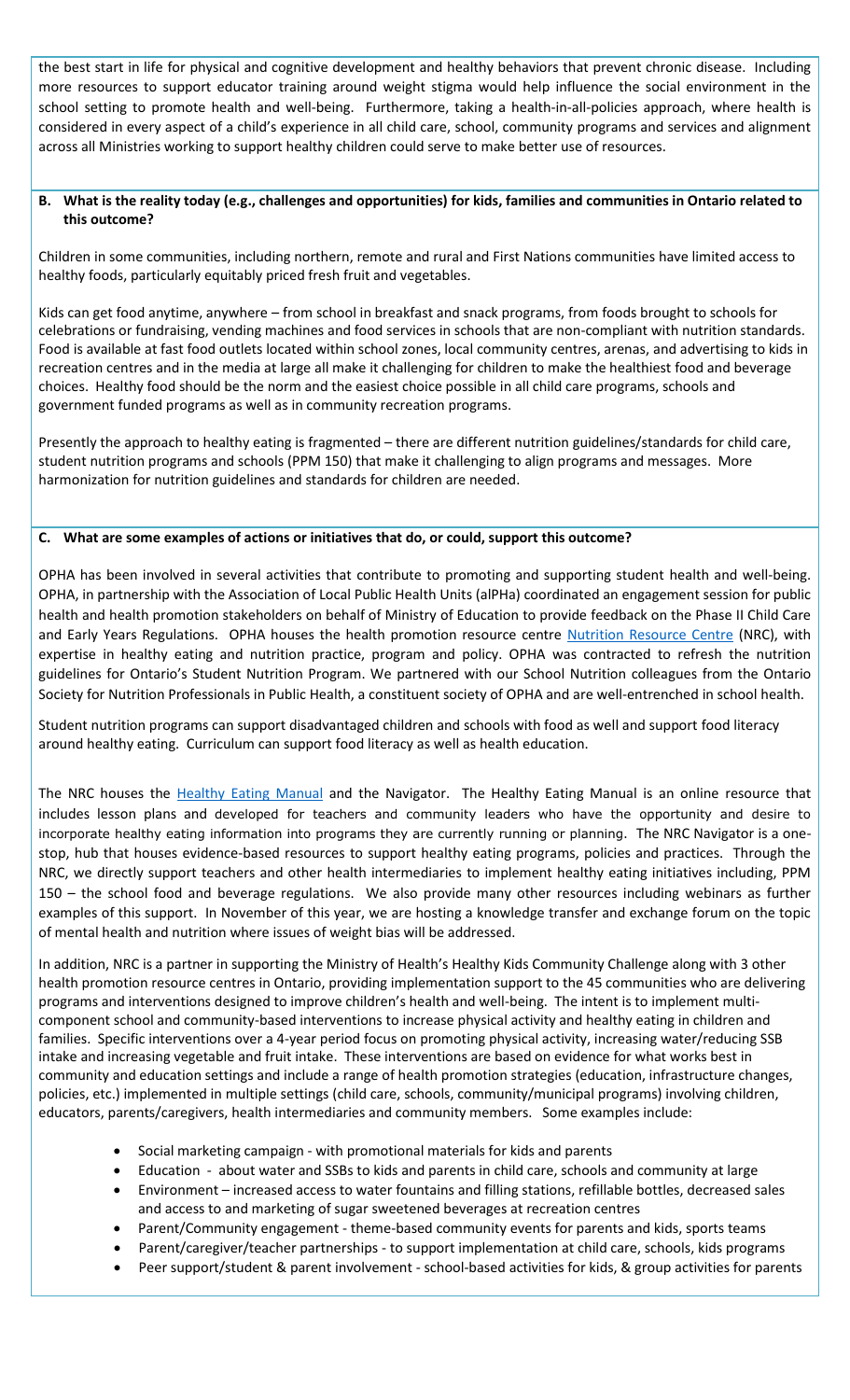## **Goal Kids are Active and Well**

## **OUTCOME #2: Kids feel mentally well**

## **WHAT WE'VE HEARD FROM RESEARCHERS, FAMILIES, AND COMMUNITIES**

- Mental wellness is a key component of overall wellbeing. Supporting kids to feel mentally well may include them getting exercise, developing positive relationships, forming a positive sense of self and spirit, and learning coping strategies to deal with stress. Research shows that the middle years is a period when warning signs of mental health concerns may be detected and early interventions could help prevent escalation of more serious issues. However, families may not know where to go when concerns arise, or how to support their children to develop positive emotional regulation and other skills that could help to support positive mental wellness.
- Some aspects to supporting kids to feel mentally well include:
	- o Families have the tools to identify early warning signs
	- $\circ$  Children are supported to cope with anxiety and mental wellbeing (e.g. mindfulness exercises)
	- $\circ$  Children are supported to express what they are feeling, and learn self-care strategies
	- o Children have access to mental health resources in a timely manor

#### **QUESTIONS FOR DISCUSSION**

#### **A. What needs to happen for all kids to achieve outcome?**

For children to feel well and accepted at school they need to feel good about themselves without social stigma.

As mentioned above, for children to be active and well, the middle years strategy should address protecting children from harm related to weight stigma, violence and bullying in child care, school and community settings. Providing an emotionally and physically safe and supportive environment is essential to this.

Children need positive supports at school and home (e.g. positive parenting, positive role models, supportive teachers; who are awareness of nutrition/healthy weight and mental health issues).

Educators and parents need education and information about the relationship with mental health and wellness, and the importance of good nutrition/healthy eating and physical activity, an understanding of healthy weights and weight stigma and early detection of mental health problems (e.g. eating disorders).

**B. What is the reality today (e.g., challenges and opportunities) for kids, families and communities in Ontario related to this outcome?**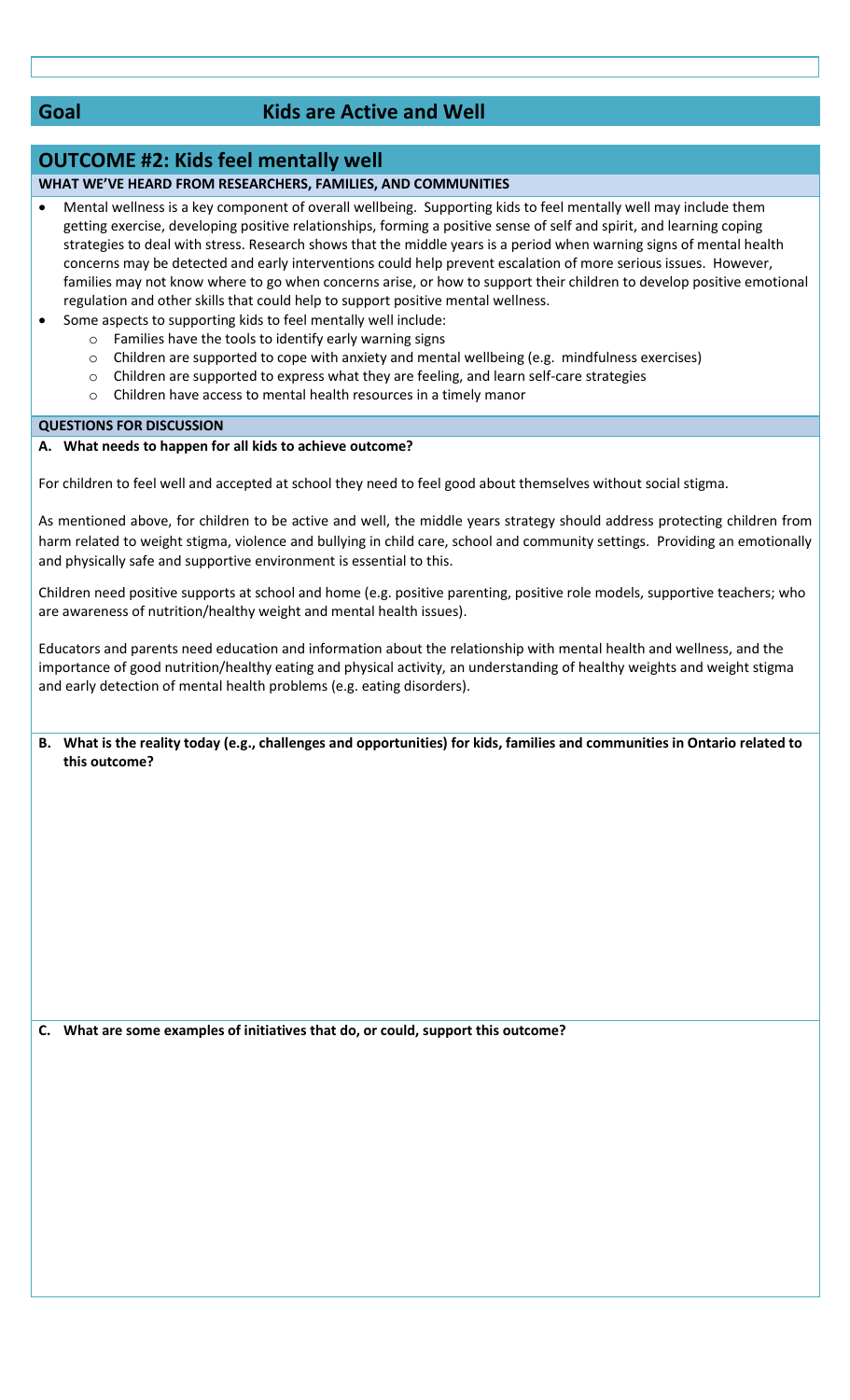## **Goal Kids are Active and Well**

## **Outcome #3: Kids learn & practice habits that support healthy & safe development WHAT WE'VE HEARD FROM RESEARCHERS, FAMILIES, AND COMMUNITIES**

- Research shows that it is important for children in the middle years to develop an understanding of the factors that contribute to healthy growth and development and begin to take responsibility for their own health, safety and wellbeing. These skills are sometimes referred to as "health literacy" and can be developed through forming and practicing healthy habits and routines. It is also a time for kids to learn about their bodies and to develop a positive sens of their own body image, and develop confidence, self-awareness, and self-efficacy.
	- Some ways kids learn and practice health habits include:
		- o Families model healthy habits nutrition, exercise, cooking together, active recreation
		- o Limiting exposure to screen time and only allowing for quality screen activity
		- o Children experience physical activities that are enjoyable and they can be good at
		- o Children learn how to assess risk and develop responsibility
		- Children have access to environments that support health and active living habits
- Children have access to healthy nutritional choices

### **QUESTIONS FOR DISCUSSION**

### **A. What needs to happen for all kids to achieve this outcome?**

Children need to be supported by positive role models at home and school and supportive environments in their community to practice habits that support their health. Food literacy involves a set of interrelated attributes including food and nutrition knowledge and skills, food and nutrition attitudes, nutrition and cooking self-efficacy, and the impact of social determinants of health and food and other food systems on dietary behaviour. Curriculum is needed to provide the knowledge however children learn best from hands on interactive activities such as gardening or helping to prepare or cook foods.

### **B. What is the reality today (e.g., challenges and opportunities) for kids, families and communities in Ontario related to this outcome?**

Children are being subjected to 4-5 food and beverage ads per hour of TV and most are for unhealthy processed foods. Marketing is preventing too many kids from developing healthy habits that would extend into adulthood.

Cooking from basic ingredients has greatly declined, in part due to increased availability and consumption of processed and convenience food and this may have contributed to decreased transference of traditional and basic cooking skills to children and adolescents from parents. Evidence indicates that involvement in food preparation is associated with better diet quality among young adults, as well as adolescents.

## **C. What are some examples of initiatives that do, or could, support this outcome?**

Health literacy around the importance of healthy behaviours (not to use tobacco or drugs, healthy eating, physical activity, mental health) is included in the Ministry of Education's health and physical activity curriculum for students. Food literacy should include more interactive participatory learning (about food, nutrition, meal preparation, planning, cooking, etc) should be taught in every grade and a mandatory food and nutrition course should be put in place for all high school students to graduate. Food literacy is required for child care providers, caregivers/parents and educators. Food literacy training should be part of the education and training for child care providers, teachers and other educators and health intermediaries.

## **Goal Kids are Active and Well**

## **Outcome #4: Kids play and are happy**

**WHAT WE'VE HEARD FROM RESEARCHERS, FAMILIES, AND COMMUNITIES**

- Research shows that having opportunities for free, unstructured play is critical to children's healthy development. Children who play outside are more likely to get the recommended amount of exercise and lower risk of being overweight and depression. They also do better in school, have better social skills, feel less isolated, have better selfcontrol and develop skills for dealing with stress. Yet kids are not getting enough time for play. (ParticipACTION 2015).
- We heard that supporting kids to enjoy happy, active lives, do things they like (hobbies), play, access indoor and outdoor recreation /spaces, etc. looks different for all families and communities. Some ways to support this outcome:
	- o Supporting kids to play, be active and happy can also include music, dance, walking, biking, cultural activities, and getting outside for unstructured time with families. Sports are great for some, but not for all kids – "Sports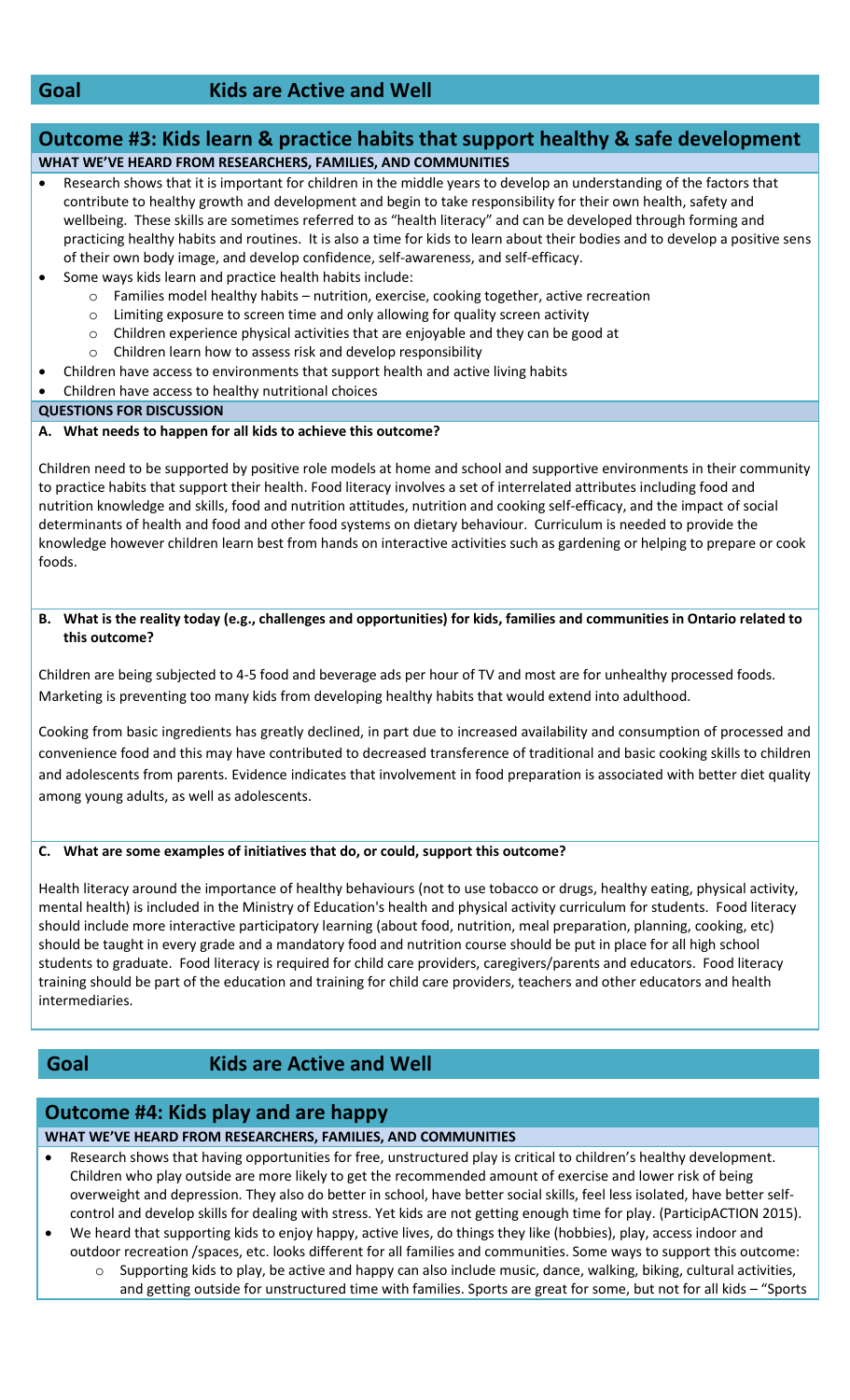| is not a panacea".                                                                                                                                                                                                                                                                                                                                                                                                                                                                                                                |  |  |
|-----------------------------------------------------------------------------------------------------------------------------------------------------------------------------------------------------------------------------------------------------------------------------------------------------------------------------------------------------------------------------------------------------------------------------------------------------------------------------------------------------------------------------------|--|--|
| Challenges like cost, transportation, scheduling, and lack of programs that accommodate kids of all abilities can<br>$\circ$                                                                                                                                                                                                                                                                                                                                                                                                      |  |  |
| leave kids out of structured sports and recreational activities.                                                                                                                                                                                                                                                                                                                                                                                                                                                                  |  |  |
| Help families to find activities that are free/affordable, sustainable, and accessible<br>$\circ$                                                                                                                                                                                                                                                                                                                                                                                                                                 |  |  |
| <b>QUESTIONS FOR DISCUSSION</b>                                                                                                                                                                                                                                                                                                                                                                                                                                                                                                   |  |  |
| A. What needs to happen for all kids to achieve outcome?                                                                                                                                                                                                                                                                                                                                                                                                                                                                          |  |  |
| B. What is the reality today (e.g., challenges and opportunities) for kids, families and communities in Ontario related to<br>this outcome?                                                                                                                                                                                                                                                                                                                                                                                       |  |  |
| C. What are some examples of initiatives that do, or could, support this outcome?                                                                                                                                                                                                                                                                                                                                                                                                                                                 |  |  |
| Goal<br><b>Kids Have Caring and Connected Families</b>                                                                                                                                                                                                                                                                                                                                                                                                                                                                            |  |  |
| Outcome #5: Kids have at least one consistent caring adult in their lives                                                                                                                                                                                                                                                                                                                                                                                                                                                         |  |  |
| WHAT WE'VE HEARD FROM RESEARCHERS, FAMILIES, AND COMMUNITIES                                                                                                                                                                                                                                                                                                                                                                                                                                                                      |  |  |
| Families play a critical role in the positive development of their children's lives. Caregivers who set high expectations<br>$\bullet$<br>for their children, while being supportive and sensitive to their children's needs, can help instill in their children self-<br>efficacy, motivation, social competencies, self-esteem and health promoting behaviour.<br>Strong supportive families can be protective factors against risks such as poverty, living in high-risk neighbourhoods,<br>$\bullet$<br>mental health issues. |  |  |
| <b>QUESTIONS FOR DISCUSSION</b>                                                                                                                                                                                                                                                                                                                                                                                                                                                                                                   |  |  |
| A. What needs to happen for all kids to achieve this outcome?                                                                                                                                                                                                                                                                                                                                                                                                                                                                     |  |  |
|                                                                                                                                                                                                                                                                                                                                                                                                                                                                                                                                   |  |  |
| B. What is the reality today (e.g., challenges and opportunities) for kids, families and communities in Ontario related to<br>this outcome?                                                                                                                                                                                                                                                                                                                                                                                       |  |  |
| What are some examples of initiatives that do, or could, support this outcome?<br>C.                                                                                                                                                                                                                                                                                                                                                                                                                                              |  |  |
| <b>Kids Have Caring and Connected Families</b><br>Goal                                                                                                                                                                                                                                                                                                                                                                                                                                                                            |  |  |
|                                                                                                                                                                                                                                                                                                                                                                                                                                                                                                                                   |  |  |
| <b>Outcome #6: Families are financially stable and secure</b>                                                                                                                                                                                                                                                                                                                                                                                                                                                                     |  |  |
| WHAT WE'VE HEARD FROM RESEARCHERS, FAMILIES, AND COMMUNITIES                                                                                                                                                                                                                                                                                                                                                                                                                                                                      |  |  |
| Many families we interviewed are working multiple jobs, juggling overlapping work and home schedules and trying                                                                                                                                                                                                                                                                                                                                                                                                                   |  |  |
|                                                                                                                                                                                                                                                                                                                                                                                                                                                                                                                                   |  |  |

#### **QUESTIONS FOR DISCUSSION**

**A. What are the key aspects needed to support this outcome? (What needs to happen for all kids to achieve outcome?)**

their best to support their children to thrive. All families told us they want the best for their children. But the reality is that some families in Ontario are not able to provide the basic needs of safe housing, food, clothing and life essentials.

Having a basic income would help alleviate some financial constraints. OPHA supports the government's basic income pilot with the view that this would be adopted in Ontario. OPHA's support for basic income is informed by overwhelming evidence of the powerful link between income and health. People living with a lower income are at far greater risk of preventable medical conditions across the lifespan, including cancer, diabetes, heart disease, mental illness, and their associated health care costs, compared with those living with higher incomes. Ensuring everyone has an income sufficient to meet basic needs and live with dignity would be one of the most important initiatives the provincial government could pursue to promote health, well-being and equity amongst Ontarians.

In Ontario, the Poverty reduction strategy office is working on a food security strategy and specific actions should be made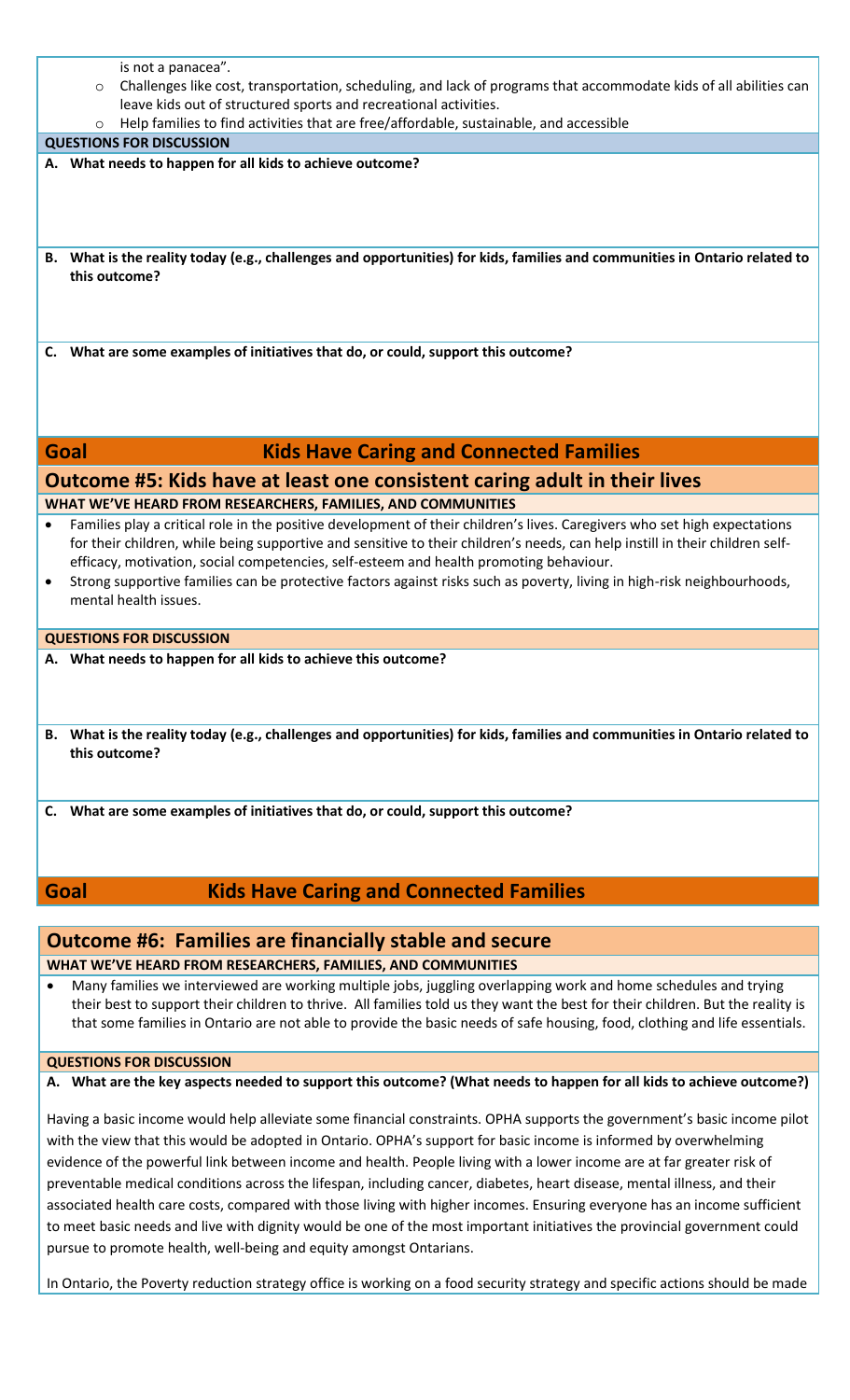to reduce food insecurity, especially in families with children.

*"People in Ontario should have access to and the means to choose and obtain safe, healthy, local and culturally acceptable food.* **Healthy diets** can greatly impact health and wellbeing, yet there can be many complex barriers for people in Ontario to access these foods. Approaches taken need to ensure that food is economically and physically accessible, culturally acceptable and sustainably sourced so that long-term **food security** can be achieved for all throughout the province. Economic constraints challenge many households in Ontario from purchasing healthy, culturally acceptable food, while the food environment can provide minimal access to appropriate **healthy food** outlets and food options. Furthermore, **sustainable** production and distribution practices, and land conservation planning need to be considered for long-term access to healthy, **local food** for present and future generations. Improving long-term access to **healthy food** will require a multipronged approach to programs and policies to address the unique needs of individuals, households, and communities throughout the province". Ontario Food and Nutrition Strategy <https://sustainontario.com/work/ofns/>

## **B. What is the reality today (e.g., challenges and opportunities) for kids, families and communities in Ontario related to this outcome?**

According to research conducted by Val Tarasuk and PROOF colleagues based on CCHS data (2013, 2014) 17% of children lived in households in Ontario are affected by food insecurity. "Food insecurity is more prevalent among households with children under the age of 18, particularly those headed by single mothers. Exposure to severe food insecurity leaves an indelible mark on children's wellbeing, manifesting in greater risks for conditions like asthma, depression, and suicidal ideation in adolescence and early adulthood." <http://proof.utoronto.ca/resources/fact-sheets/#children>

Children in some communities, including northern, remote and rural and First Nations communities have limited access to healthy foods, particularly equitably priced fresh fruit and vegetables. Some schools are supported by the Northern Fruit and Vegetable program and some have Student Nutrition programs but there is no universal student nutrition program in Ontario.

### **C. What are some examples of initiatives that do, or could, support this outcome?**

OPHA has been supporting the Ontario Food and Nutrition Strategy as part of a collaborative initiative with other health, food and agricultural organization. This strategy calls for the implementation of a cross-sector, multi-stakeholder coordinated food and nutrition strategy to ensure healthy food systems are strengthened and maintained in Ontario for the health of present and future generations. Here are some strategies identified in the Ontario food and nutrition strategy:

- Address root cause of food insecurity by supporting policies to improve individual and household income to enable low income residents to afford **healthy food** e.g. basic income guarantee, adequate minimum wage and social service allotment, affordable housing, affordable childcare, seniors care, public transportation, education and training, and employment.
- When setting the rates for social assistance, minimum wage and the Special Diet Allowance, ensure **nutritious** food is accessible to all people in Ontario by using the cost of the Nutritious Food Basket and other locally appropriate costing exercises, in addition to the cost of housing (reported by the Canada Mortgage and Housing Corporation).
- Increase the availability of equitably-priced, safe, healthy, local and culturally appropriate food in childcare, preschools, schools, colleges, universities, long term care facilities, hospitals, recreation centres, workplaces and other public facilities.
- Establish a **universal student nutrition program** in all Ontario public schools and in all First Nations communities.
- Support and ensure accountability of programs that increase physical and economic accessibility of healthy, safe, culturally appropriate food to rural and remote regions of Ontario.
- Support community **food access** and production solutions that promote the **availability** and affordability of fresh, locally or regionally grown food and create opportunities to implement and expand these initiatives (e.g. fresh vegetable and fruit boxes, preparation of traditional food, farmer's markets, **community food hubs**, multi-cultural community gardens).
- Support community-based social enterprises that increase access to healthy, safe, affordable and culturally appropriate food
- Ensure that food safety, quality and sustainability systems are in place, clearly documented, and that food quality is promoted.
- Conduct research that looks into the effect of subsidizing **nutritious** ingredients, beverages and food.

Ontario Food and Nutrition Strategy, 2017 - <https://sustainontario.com/work/ofns/>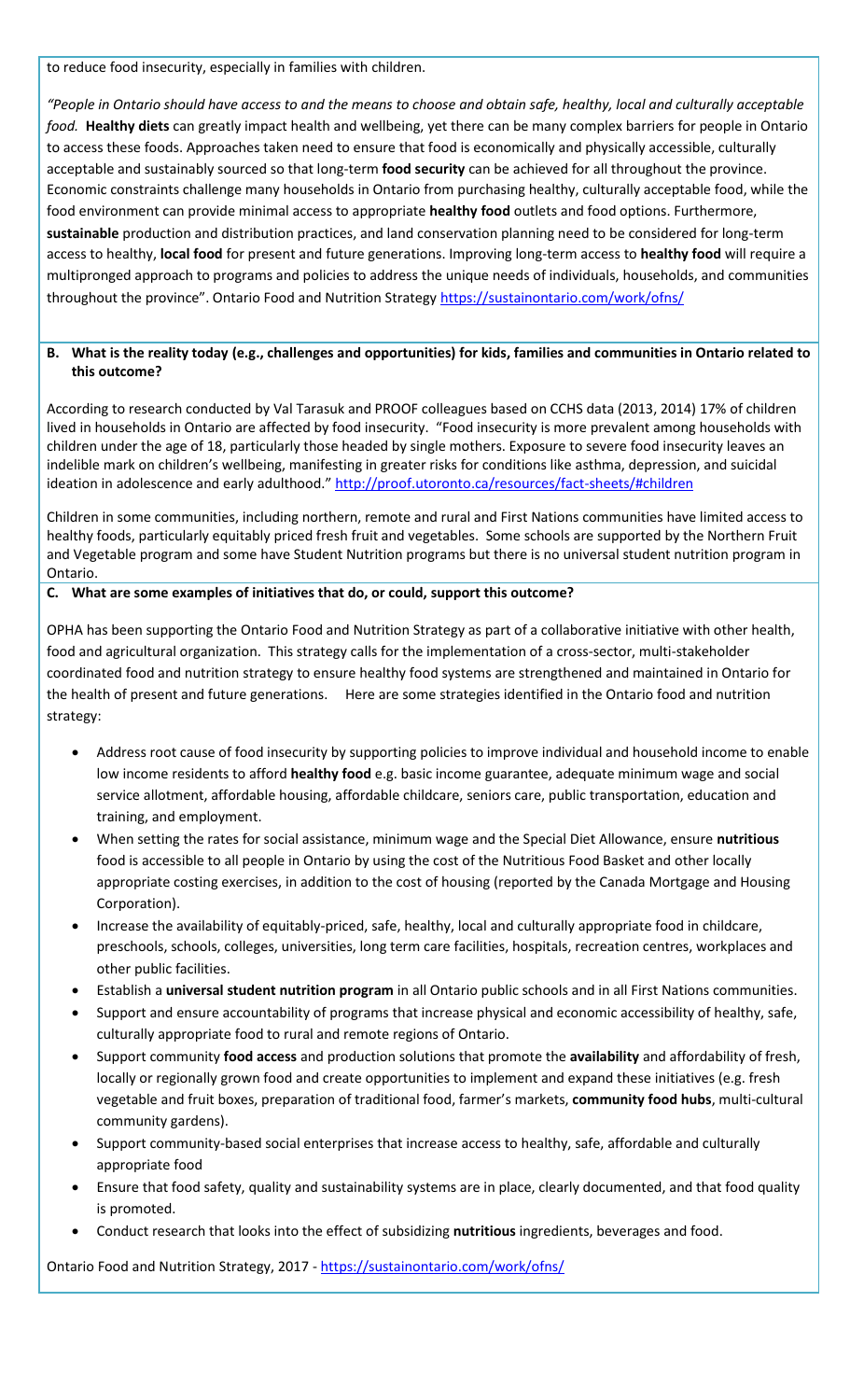| Outcome #7: Families are active & engaged in their children's learning &                                                                                                                                                                                                                  |
|-------------------------------------------------------------------------------------------------------------------------------------------------------------------------------------------------------------------------------------------------------------------------------------------|
| development                                                                                                                                                                                                                                                                               |
| WHAT WE'VE HEARD FROM RESEARCHERS, FAMILIES, AND COMMUNITIES                                                                                                                                                                                                                              |
| Research shows that when families are active and engaged in their children's lives, children tend to have higher self-<br>$\bullet$<br>worth and social competence, and fewer anti-social behaviours.<br>We heard from families some ways they work to achieve this outcome:<br>$\bullet$ |
| Being actively engaged in their children's school, such as knowing who to go to with questions and concerns,<br>$\circ$<br>keeping up what their kids are learning, and supporting their kids with homework.<br>Having regular family dinners with their families<br>$\circ$              |
| Participating in recreational activities, cultural ceremonies, and outdoor activities with their kids and extended<br>$\circ$<br>family<br>Fostering open, honest communication, close bonds, yet provide the space kids in this age group need to<br>$\circ$                             |
| develop their own sense of autonomy and self-efficacy.                                                                                                                                                                                                                                    |
| <b>QUESTIONS FOR DISCUSSION</b>                                                                                                                                                                                                                                                           |
| A. What needs to happen for all kids to achieve outcome?                                                                                                                                                                                                                                  |
| What is the reality today (e.g., challenges and opportunities) for kids, families and communities in Ontario related to<br>В.<br>this outcome?                                                                                                                                            |
| What are some examples of initiatives that do, or could, support this outcome?<br>C.                                                                                                                                                                                                      |

## **Goal Kids Have Caring and Connected Families**

## **Outcome # 8: Families are supported to thrive**

#### **WHAT WE'VE HEARD FROM RESEARCHERS, FAMILIES, AND COMMUNITIES**

- Families need support to be able to cope with challenges (poverty, mental health, health, special needs for kids, etc.). Support may come in the form of programs and services (childcare, after-school programs, counselling, etc.) but it may also mean strong and reinforcing networks of friends, families and community members.
- Research shows that children who are at-risk but have parents who are socially connected to their neighbourhood and to each other are less likely to experience challenges than those parents who are not well-integrated. It is also important from a child development perspective to help kids feel they can make a difference, and build a sense of selfadvocacy, self-confidence and agency.

#### **QUESTIONS FOR DISCUSSION**

**A. What are the key aspects needed to support this outcome? (What needs to happen for all kids to achieve outcome?)**

**B. What is the reality today (e.g., challenges and opportunities) for kids, families and communities in Ontario related to this outcome?**

**C. What are some examples of initiatives that do, or could, support this outcome?**

## **Goal Kids have Positive Relationships**

## **Outcome #9: Kids form and maintain healthy, close relationships**

**WHAT WE'VE HEARD FROM RESEARCHERS, FAMILIES, AND COMMUNITIES**

Social connectedness plays an important role in positive outcomes for children. During the middle years, children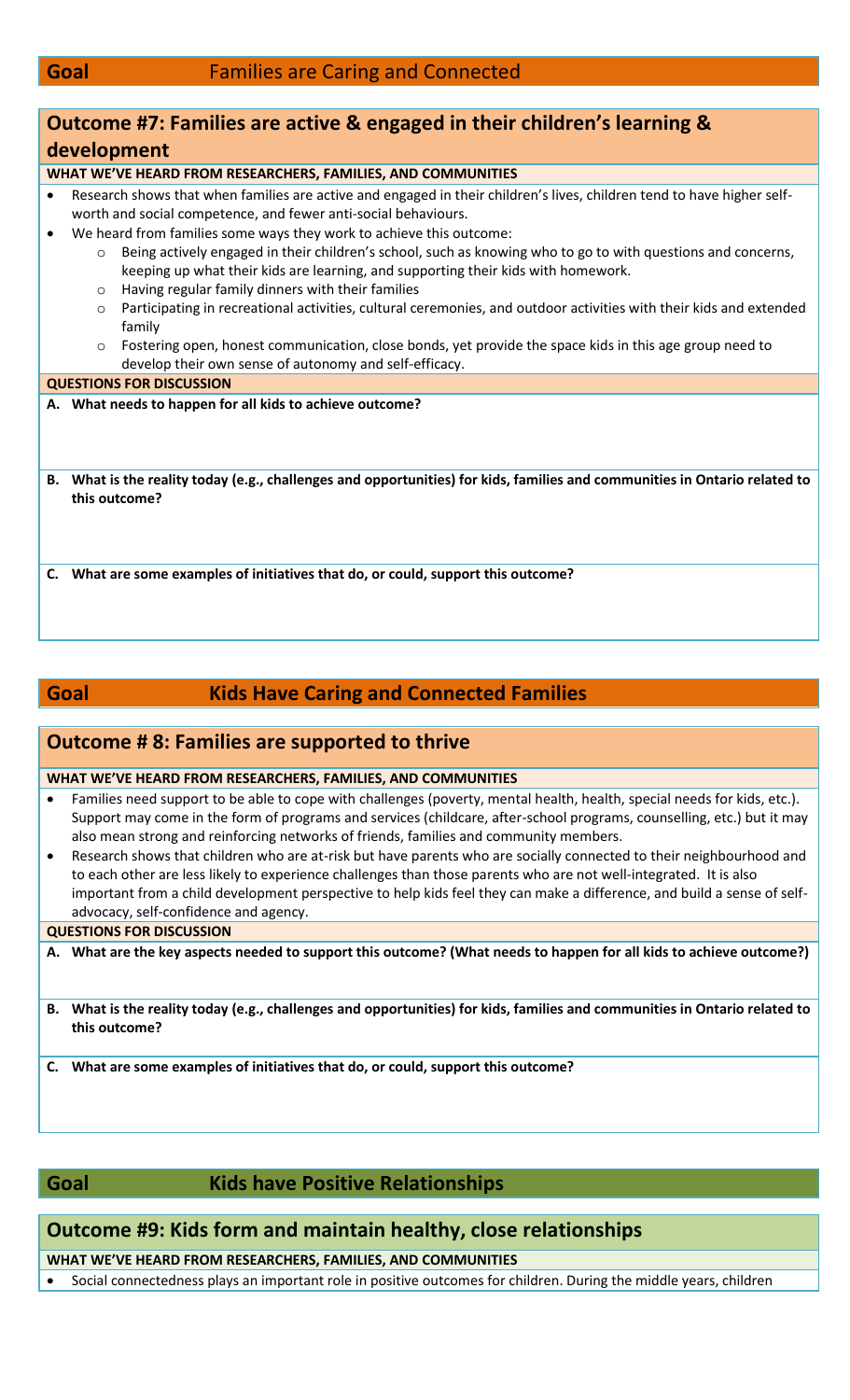develop a sense of belonging – a connectedness to their friends, family and community. This is a period when peer groups begin to take on new levels of importance in children's lives. Kids are beginning to develop close, trusting friendships and as they get older, they develop the foundations of romantic relationships. Studies show that children's social connectedness is linked to better behaviour, self-esteem and self-confidence, as well as academic achievement.

- Some aspects of children forming and maintaining healthy, close relationships include:
	- o Children develop social-emotional skills to make new friends, and be empathetic to all
	- o Children participate in activities with peers (clubs, recreation, art. Etc.) at a face to face level
	- o Children are provided with opportunities to socialize outside of classrooms
	- o Children have access to diverse social activities (through community capacity e.g. schools)

### **QUESTIONS FOR DISCUSSION**

**A. What are the key aspects needed to support this outcome? (What needs to happen for all kids to achieve outcome?)**

#### **See outcome #2 above**

**B. What is the reality today (e.g., challenges and opportunities) for kids, families and communities in Ontario related to this outcome?**

**C. What are some examples of initiatives that do, or could, support this outcome?**

## **Goal Kids have Positive Relationships**

## **Outcome # 10: Kids respect others and value diversity**

## **WHAT WE'VE HEARD FROM RESEARCHERS, FAMILIES, AND COMMUNITIES**

 During the middle years, kids start to learn to contribute to their external environment, understand social responsibility, and understand the importance of treating others fairly and with respect.

- Some aspects involved in supporting this outcome include:
	- o Children are exposed to and learn to value diversity
	- o Children are comfortable in one's self and other's differences
	- o Children are able to problem solve and respect other people's opinions
	- o Diversity is celebrated
	- $\circ$  Children are culturally responsive towards each other through learning about shared histories

### **QUESTIONS FOR DISCUSSION**

**A. What are the key aspects needed to support this outcome? (What needs to happen for all kids to achieve outcome?)**

## **See outcome 2 above**

**B. What is the reality today (e.g., challenges and opportunities) for kids, families and communities in Ontario related to this outcome?**

**C. What are some examples of initiatives that do, or could, support this outcome?**

## **Goal Kids have Positive Relationships**

## **Outcome #11: Kids have safe interactions at home, school, online and in communities**

## **WHAT WE'VE HEARD FROM RESEARCHERS, FAMILIES, AND COMMUNITIES**

- As kids progress through the middle years, they begin to develop independence, want to exercise some autonomy from their families and are increasingly exposed to new external influences. This is a healthy pathway of development. Parents shared their concerns about their children's experiences with bullies, fears about pre-teens venturing into new environments and interactions with strangers, and the overwhelming, and sometimes scary, influence of social media.
- Some aspects to support kids to have safe interactions include:
	- o Kids have positive role models
	- o Children receive anti-bullying education, and parents feel equipped to support their children to deal with the effects of bullying on their children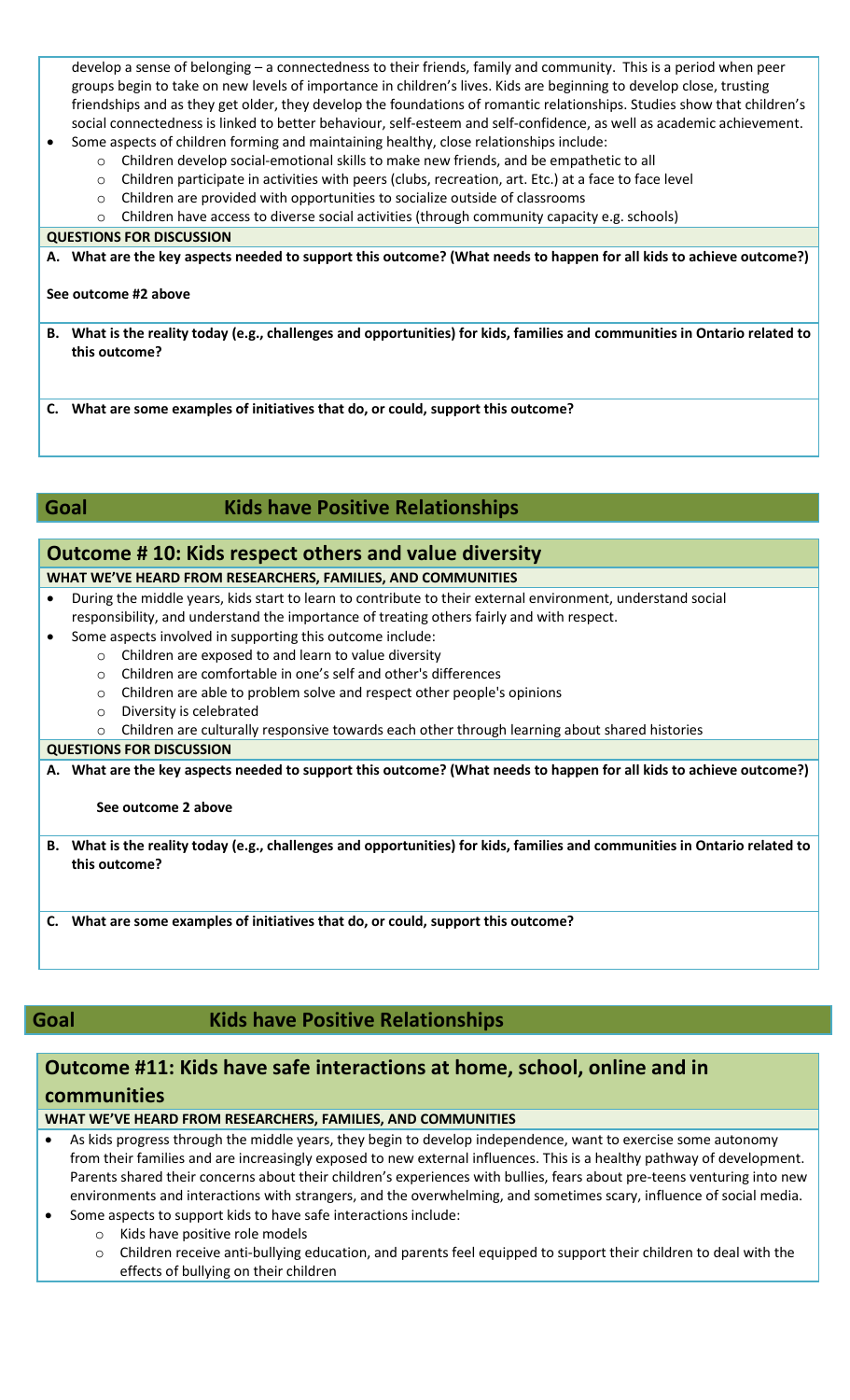- o Children receive leadership training
- o Children receive positive messages about body awareness, self-esteem
- o Children learn about the risks of social media, and parents have rules in place to reduce risk

#### **QUESTIONS FOR DISCUSSION**

**A. What are the key aspects needed to support this outcome? (What needs to happen for all kids to achieve outcome?)**

#### **See outcome #2 above**

- **B. What is the reality today (e.g., challenges and opportunities) for kids, families and communities in Ontario related to this outcome?**
- **C. What are some examples of initiatives that do, or could, support this outcome?**

## **Goal Kids are Engaged in Learning**

## **Outcome# 12: Kids are gaining the knowledge and skills they need**

### **WHAT WE'VE HEARD FROM RESEARCHERS, FAMILIES, AND COMMUNITIES**

- In the middle years, kids begin to "learn how to learn". They find ways to improve learning (practising, learning from mistakes), their attention spans are expanding, and they become aware of their own strengths and weaknesses as learning. Kids enter the formal school environment and progress through curricular activities. However, an outcome for children related to learning is much more than achieving good grades and academic success. And learning is not just done in schools. While academic readiness and achievement is important, so too is children learning about their culture, community, ancestry, which help to shape a child's own worldview.
- Some aspects for children to gain the knowledge and skills they need:
	- o Children access high quality learning opportunities inside and outside of the school context
	- o Children achieve success in relation to their individual potential (equitable access)
	- o Children learn about relationships, healthy lifestyles, physical activity, how they learn, and make connections between what they learn, their world, and what they hope for the future

#### **QUESTIONS FOR DISCUSSION**

#### **A. What needs to happen for all kids to achieve outcome?**

Children need to be able to distinguish between healthy and non-healthy behaviours, need positive supportive educators, caregivers, parents and role models.

They need hands on relevant and practical education and skills to apply to the real world in order to make healthy choices. For example how to choose healthy foods in a complex nutrition environment – when advertising and marketing is telling them to choose specific foods/beverages, when unhealthy choices are easily accessible in their school, home or community centre, or favoured by their peers caregivers, parents.

Children need educated and informed educators, caregivers, parents and peers to support them in making healthy choices.

Directing resources to embed health equity, healthy eating and nutrition principles into teacher education and training would be an excellent way to promote health and well-being in schools. Specifically, evidence shows that when food literacy is embedded into school curriculum it leads to increased consumption of vegetables and fruit. This would help to give them the best start in life for physical and cognitive development and healthy behaviors that prevent chronic disease. Including more resources to support educator training around weight stigma would help influence the social environment in the school setting to promote health and well-being. Furthermore, taking a health-in-all-policies approach, where health is considered in every aspect of a child's experience in all child care, school, community programs and services and alignment across all Ministries working to support healthy children could serve to make better use of resources.

### **B. What is the reality today (e.g., challenges and opportunities) for kids, families and communities in Ontario related to this outcome?**

Children learn a lot about relationships and lifestyle choices/behaviours (healthy and not healthy) from media – television, movies, internet, social media and they are exposed to this in their homes and communities.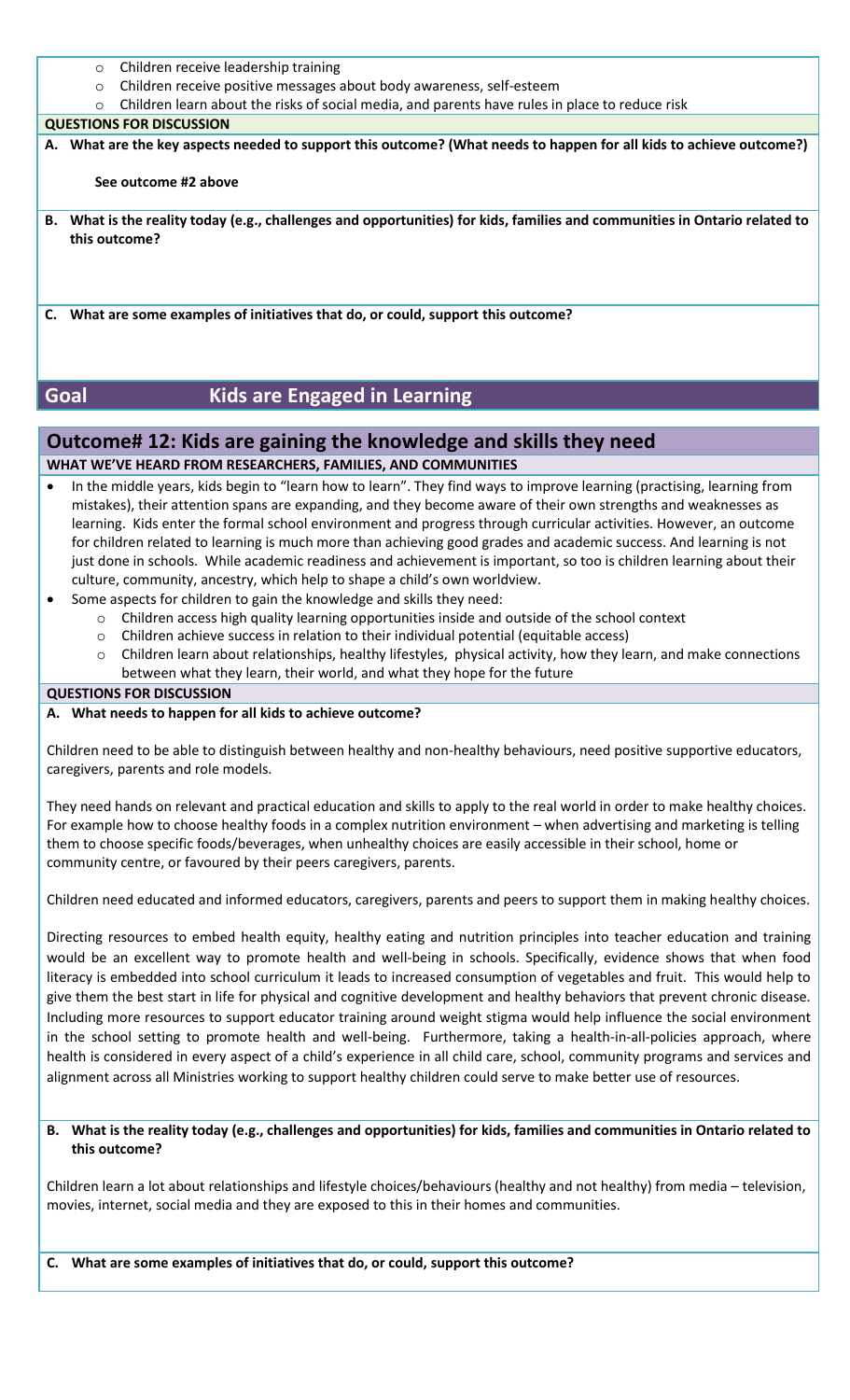As above - health literacy around the importance of healthy behaviours (not to use tobacco or drugs, healthy eating, physical activity, mental health) is included in the Ministry of Education's health and physical activity curriculum for students. Additional supports and training for educators, caregivers, parents. Interactive activities for children and peers.

The Nutrition Resource Centre is well-positioned to provide expertise on many mutual areas of interest that would impact well-being in children in the middle years, specifically around healthy eating and nutrition.

## **Goal Kids are Engaged in Learning**

## **Outcome # 13: Kids have learning experiences that are relevant to them and address their strengths and needs**

### **WHAT WE'VE HEARD FROM RESEARCHERS, FAMILIES, AND COMMUNITIES**

- Research shows that children's success in school is associated with their willingness to engage in tasks and engagement is influenced by their interests. They need to believe tasks are important and relevant. Kids need to develop confidence and pride in their abilities so they can strive to succeed. For this to happen, "tasks" or learning experiences need to be interesting, relevant, and respond to a range of contexts, cultures, backgrounds, and abilities.
- Some aspects of supporting kids to have learning experiences that are relevant, strengths-based, and meet their needs:
	- o Every child is able to learn because they have exposure to flexible learning environments
	- o Early identification and support for children with sensory issues / learning issues
	- o Children receive appropriate accommodations for multiple exceptionalities and strengthened learning environments and opportunities for social connections
	- o Education and community providers partner to bring the community and cultural context into the classroom
	- o Every child can see themselves and their families and culture reflected in their learning
	- o Children learn about the history of Indigenous peoples in Canada in way that recognizes impact of colonization

**QUESTIONS FOR DISCUSSION**

**A. What are the key aspects needed to support this outcome? (What needs to happen for all kids to achieve outcome?)**

Children learn about healthy behaviours and nutrition in the home from their parents, caregivers and extended families and at school through the formal curriculum. Children are also influenced by their culture and traditions (e.g. traditional foods), for example Indigenous children and children of immigrants and newcomers to Ontario. As children get older their health and nutrition knowledge and attitudes are influences by others (teachers, coaches, peers) and more strongly from the media. Food literacy includes attitudes and behaviours around food, nutrition, cooking as well as their own food skills. As children develop beyond the middle years to teens and young adults they need to acquire health and food literacy so that they can make healthy choices in a complex food environment and adopt healthy habits that can help them grow into healthy adults.

### **B. What is the reality today (e.g., challenges and opportunities) for kids, families and communities in Ontario related to this outcome?**

Researchers conducting a study of food literacy among at-risk youth, young pregnant women and young parents in Ontario found a broad range of food skills were expressed and practiced by study participants. Youth are motivated to learn food literacy skills because of:

- cost when they realize they cannot afford to eat out and buy pre-prepared meals on a limited
- income;
- taste when they become bored with the lack of variety among their regular processed food
- choices;
- personal health when they link a steady diet of processed foods (especially those high in fat and sugar) with weight gain, risk during pregnancy, lethargy, onset of diabetes or other conditions;
- child health when new parents realize a sense of responsibility for their child's welfare and fear that undernourishment may be perceived as negligence;
- feeling independent and in control, often in opposition to their own upbringing;
- the pleasure of creativity and cooking for and with others, when the opportunity arises.

Desjardins, E. and Azevedo, E. (2013) "Making Something out of Nothing": Food Literacy among Youth, Young pregnant women and young parents who are at Risk for Poor Health. A locally Driven Collaborative Project of Public Health Ontario. Available at: <http://www.osnpph.on.ca/resources/index.php>

#### **C. What are some examples of initiatives that do, or could, support this outcome?**

Here is what we heard about food literacy programs working with newcomers.

- Interactive cooking classes work better than cooking demonstrations.
- Provide the opportunity for peer-to-peer learning by choosing program leaders that can act as role models and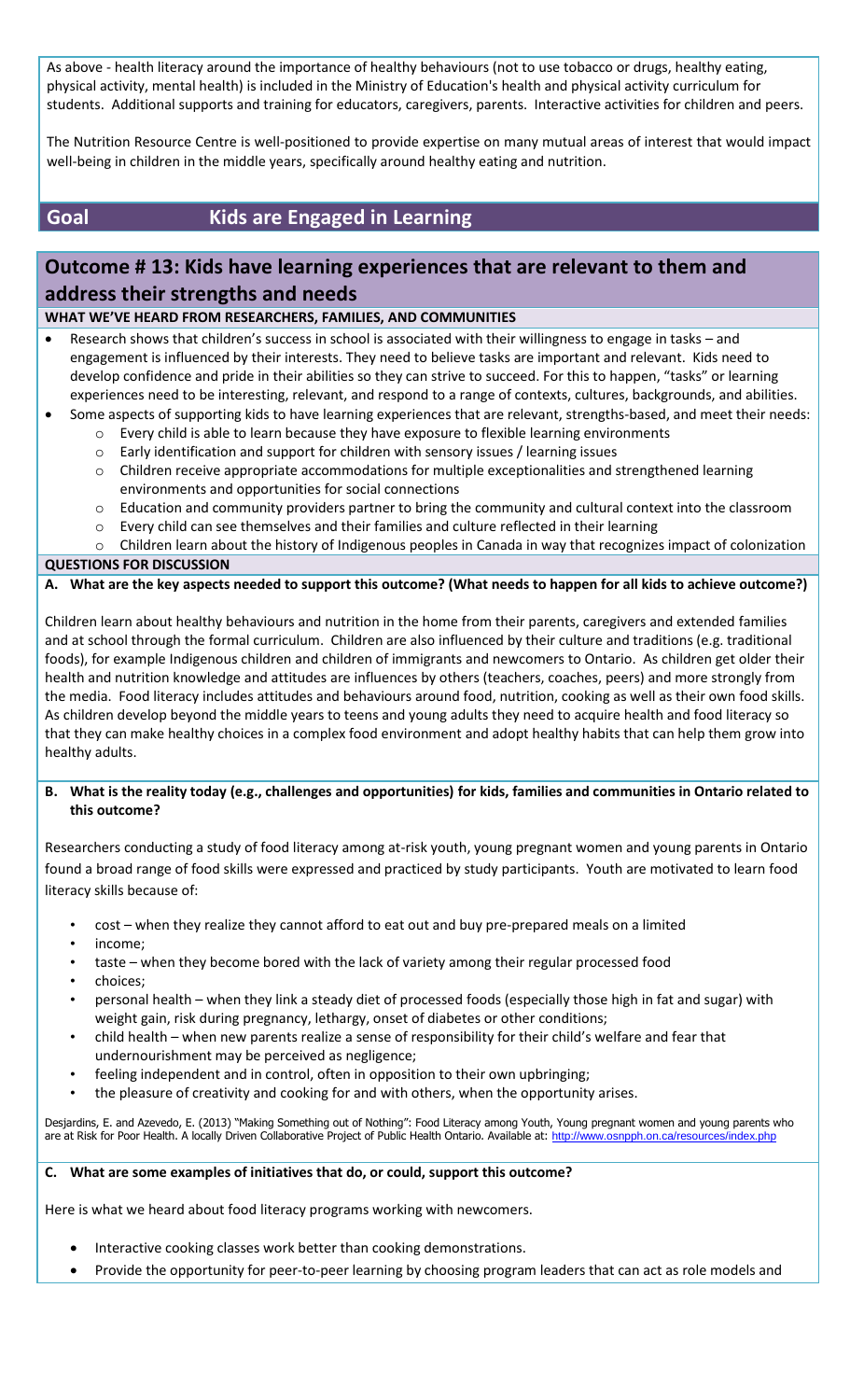mentors. It is also useful to make participants leaders and rotating every week.

- Use resources and recipes that are culturally appropriate and relate to their cooking culture. Avoid translating Canadian resources, because they may not be relatable to their culture.
- Community gardens work well since they teach participants about where the food comes from.
- Reinforce the nutrition message from the education component throughout the whole session.
- Short education sessions and games work well for programs with children.

Cooking sessions with children require small groups with facilitators for each group to monitor.

Here is what we heard about food literacy programs working with Aboriginal groups:

- Include indigenous foods. This is especially important for food skill programming aimed at children. Parents want to use indigenous foods at home but often do not know how. Children bring these teachings home.
- Keep programming as hands on as possible and avoid sessions that are only lecture/education style. If education is important to the program, incorporate it into the meal time discussion.
- Involve elders in the community to teach part of the program.

For reports visit NRC website:<http://opha.on.ca/Nutrition-Resource-Centre/What-We-Do/NRC-Resources.aspx>

## **Goal Kids are Engaged in Learning**

## **Outcome #14: Kids are curious and love to learn**

**WHAT WE'VE HEARD FROM RESEARCHERS, FAMILIES, AND COMMUNITIES**

- In the middle years, children develop dispositions for learning, including curiosity, creativity, imagination, cooperation, confidence, and enthusiasm. At this age, especially, kids should be happy to go to school and feel positive about learning. A part of this love of learning is relational (families, extended family, teachers, elders, community members). Research shows that children who have positive relationships with teachers are more likely to be engaged in school work and have higher math and literacy skills. Strong connections with school result in better academic, social and mental health outcomes.
- Some aspects of supporting kids to be curious and love to learn:
	- o Families, schools and communities all have a role to play in motivating kids and instilling a love of learning
	- o Learning takes place in all environments, everyday
	- o Recognize different styles for different kids, and help kids to set realistic goals, meet their own potential to feel happy and confident about their achievements
	- o Children have access to a network that fosters a love of learning (teachers, family, etc.)
	- o Children have positive, meaningful educational experiences
	- o Children see school as a place they want to be and they belong

**QUESTIONS FOR DISCUSSION**

**A. What are the key aspects needed to support this outcome? (What needs to happen for all kids to achieve outcome?)**

**B. What is the reality today (e.g., challenges and opportunities) for kids, families and communities in Ontario related to this outcome?**

**C. What are some examples of initiatives that do, or could, support this outcome?**

## **Goal Kids are Valued**

## **Outcome #15: Kids are discovering who they are and who they want to be WHAT WE'VE HEARD FROM RESEARCHERS, FAMILIES, AND COMMUNITIES**

 Over the course of the middle years, children's concept of their self develops dramatically and they begin to develop more complex images of who they are. As they age, they begin to examine themselves inwardly and more abstractly and have a growing sense of themselves as an autonomous individual. Kids begin to deepen their understanding of what they enjoy to do, what they are good at, and what motivates them. Experts say this is an important time to help kids broaden their identity horizons by helping them to imagine and explore a wide variety of potential future identities (works, school, sports, music, etc.). During the middle years, children also solidify their conceptualizations of gender, as well as their own gender identity.

Some aspects to help kids discover who they are and who they want to be:

o Children know they have potential and have the possibility to achieve it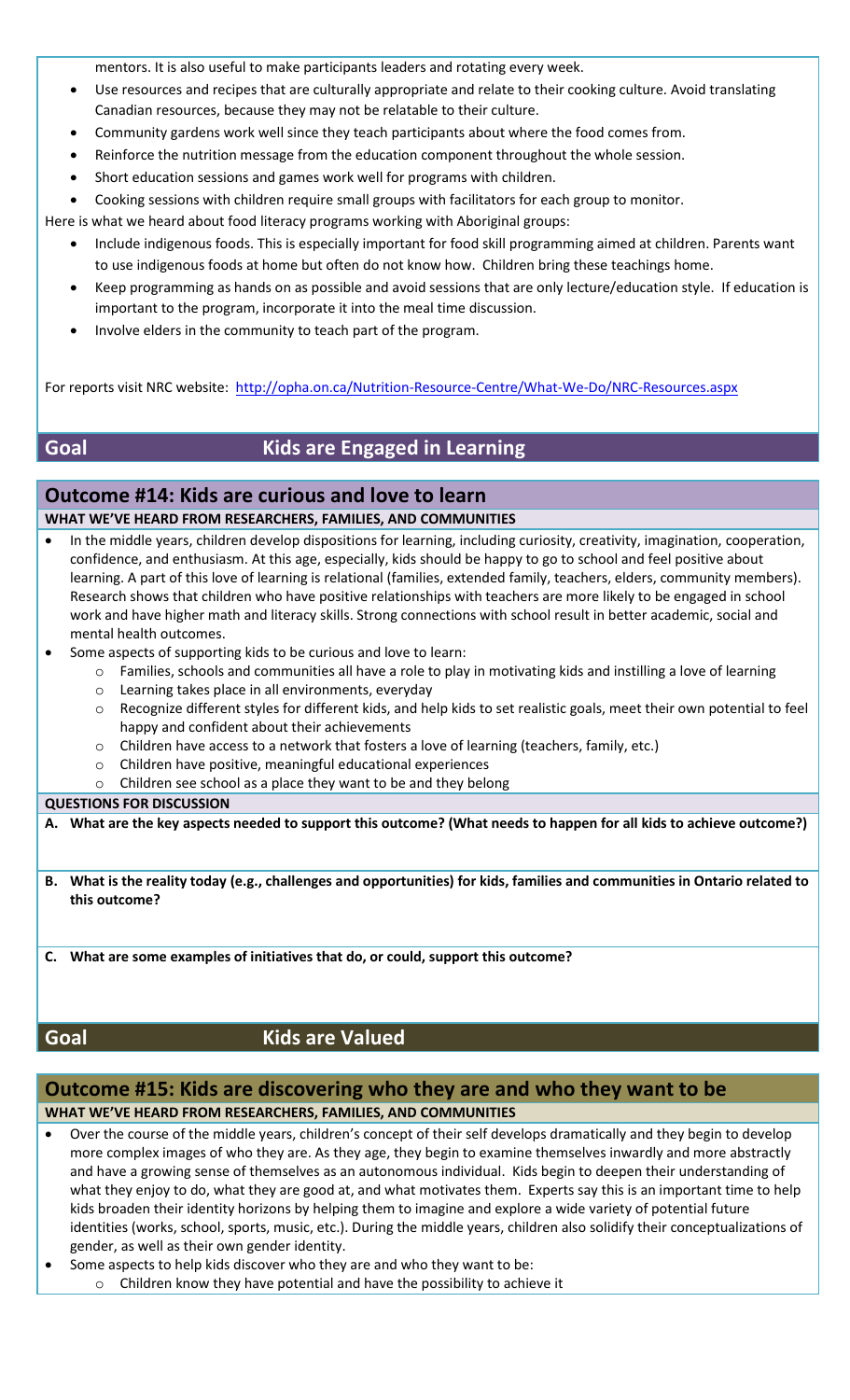- o Children feel safe and supported in exploring their identity
- o Children have the support to navigate and start to identify who they are, like, dislike, place in family
- o Children have a strong set of values are supported to develop these values and have opportunities to express them

#### **QUESTIONS FOR DISCUSSION**

- **A. What are the key aspects needed to support this outcome? (What needs to happen for all kids to achieve outcome?)**
- **B. What is the reality today (e.g., challenges and opportunities) for kids, families and communities in Ontario related to this outcome?**
- **C. What are some examples of initiatives that do, or could, support this outcome?**

## **Goal Kids are Valued**

## **Outcome #16: Kids are proud of their personal and cultural identity**

## **WHAT WE'VE HEARD FROM RESEARCHERS, FAMILIES, AND COMMUNITIES**

- Self-identity formation is a critical component of middle years child development, as they begin to explore and experiment with the development of their identity. Research shows that culture helps kids make sense of the world, find their sense of purpose, and connect with their family, extended family and community. Kids need to feel they are safe, encouraged and supported in exploring and expressing their culture, language, religion, sexual orientation, gender identity, and other ways of expressing who they are as an individual.
	- Some aspects of supporting kids to feel proud of their personal and cultural identity:
		- o Children are connected to their cultural heritage
		- o Children are encouraged to speak their mother tongue and maintain pride for their culture
		- o Children have the opportunity to network with diversity people
		- o Diversity is celebrated in schools, peer groups, at home, in community
		- $\circ$  Children are culturally responsive towards each other through learning about shared histories

#### **QUESTIONS FOR DISCUSSION**

**A. What are the key aspects needed to support this outcome? (What needs to happen for all kids to achieve outcome?)**

#### **See # 13 above**

**B. What is the reality today (e.g., challenges and opportunities) for kids, families and communities in Ontario related to this outcome?**

**C. What are some examples of initiatives that do, or could, support this outcome?**

## **Goal Kids are Valued**

## **Outcome #17: Kids can express what matters to them WHAT WE'VE HEARD FROM RESEARCHERS, FAMILIES, AND COMMUNITIES**

- Kids have values, opinions, and feelings about issues in the world around, and how they want to be in the world. Whether it be the clothes they want to wear, their opinions on a subject, or how they want to express their gender identity, kids need support to help them feel safe and supported in expressing what matters to them.
- Some aspects to help kids achieve this outcome:
	- o Children have a voice in decisions that impact them
	- o Children feel comfortable expressing themselves
	- o Children have a strong sense of civic engagement in community and school
	- o Children feel they have a voice in their families and their community
	- o Children have opportunities to volunteer and understand (civic) concepts at an earlier age

#### **QUESTIONS FOR DISCUSSION**

**A. What are the key aspects needed to support this outcome? (What needs to happen for all kids to achieve outcome?)**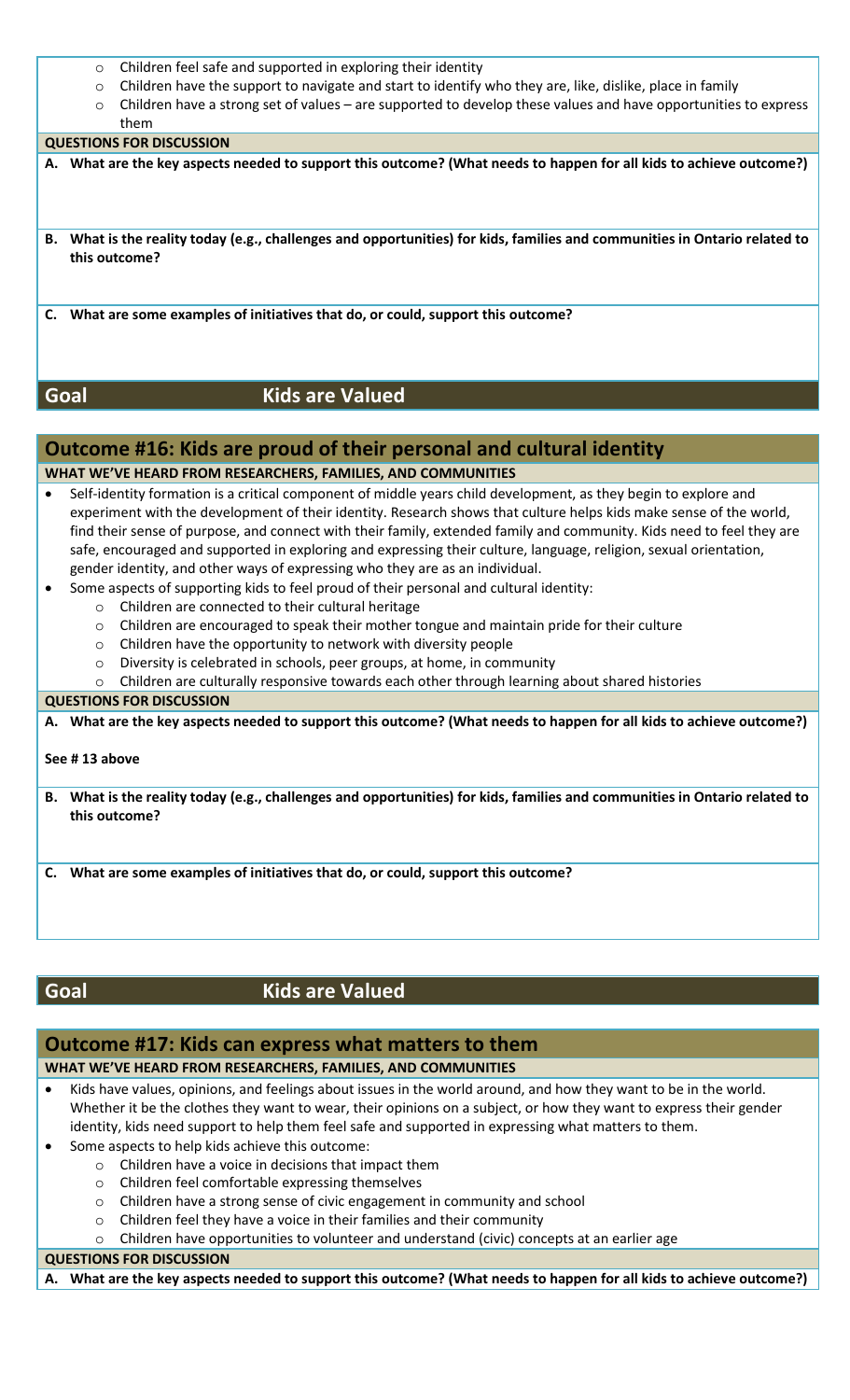**B. What is the reality today (e.g., challenges and opportunities) for kids, families and communities in Ontario related to this outcome?**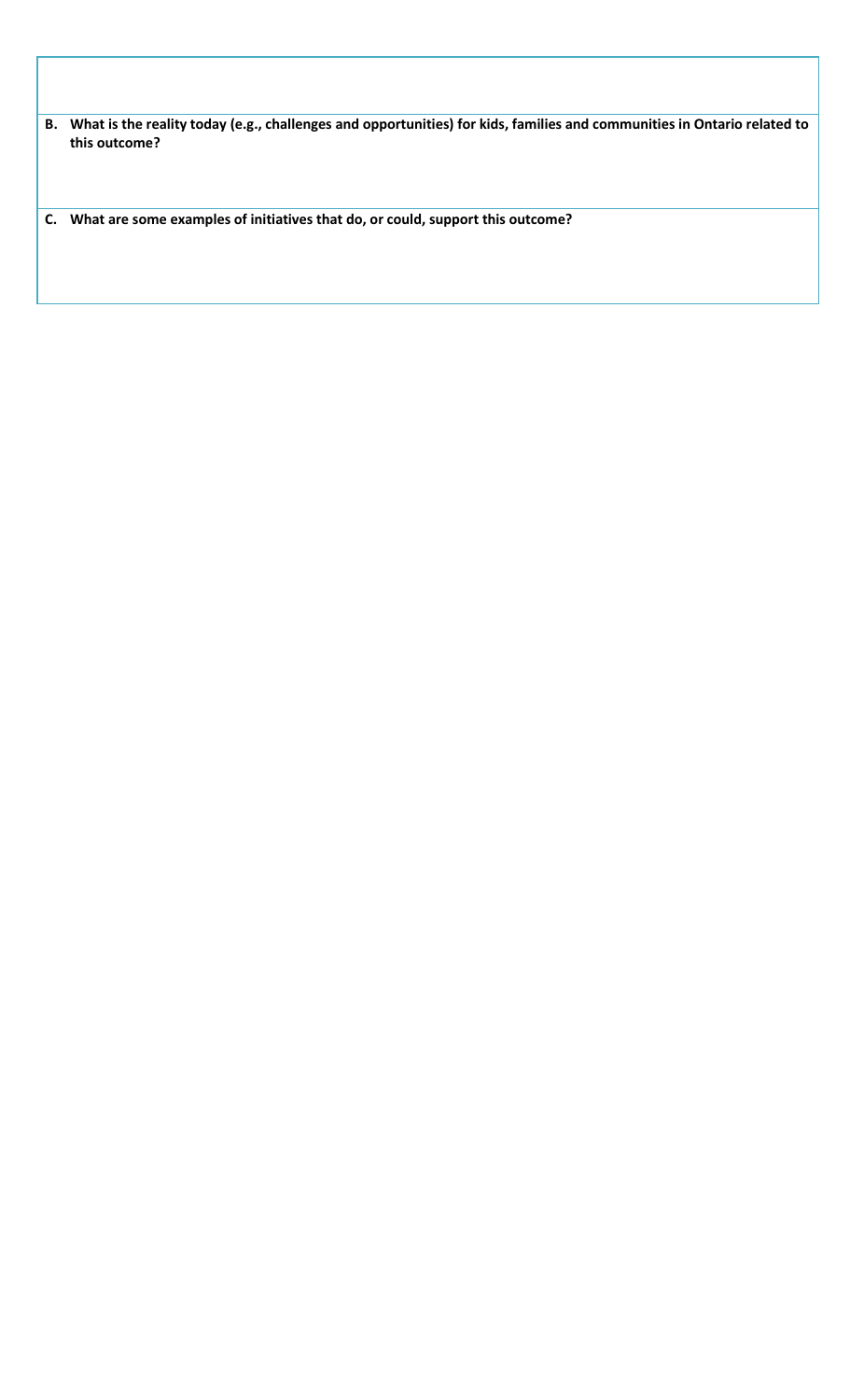## **Outcome #18: Families know about & easily access quality resources in their communities**

**WHAT WE'VE HEARD FROM RESEARCHERS, FAMILIES, AND COMMUNITIES**

 In talking with families in Ontario, we often heard about challenges finding information when they need it. The internet is overwhelming, local services aren't easy to find, they get referred from one service to another, and when they do find relevant programs or services, there are waitlists, or they are not able to access the services they need due to cost, location, lack of transportation, or the kids don't meet the requirements. While programs and services may be out there for families and kids, it feels like a maze and there doesn't seem to be anyone helping them to navigate. We also heard concerns about the lack of kid-friendly spaces for when the kids outgrow the parkette, and to provide quality, ageappropriate opportunities for play and recreation that helps them build skills and have fun.

- Some aspects we heard about helping to achieve this outcome:
	- o Children and families are able to access seamless referrals between programs and services to meet their needs
	- o Children have access to safe spaces (built environment) that provide quality opportunity for play and recreation
	- o Open, community, accessible inclusive hubs (maybe school based)
	- o Children and families can access services outside of school hours
	- o Community partners wrap around families, "talk" to each other, no wrong door
	- o Families have access to diverse services, relevant to all age groups, cultural diversity and needs

#### **QUESTIONS FOR DISCUSSION**

**A. What are the key aspects needed to support this outcome? (What needs to happen for all kids to achieve outcome?)**

**B. What is the reality today (e.g., challenges and opportunities) for kids, families and communities in Ontario related to this outcome?**

**C. What are some examples of initiatives that do, or could, support this outcome?**

**The Nutrition Resource Center does not provide services to parents or consumers directly but support health promotion and healthy eating professionals and partners in a variety of settings (e.g. community and public health, family health teams, and others) to implement programs and policies to improve the eating behaviours of Ontarians and the food environment in Ontario.** Our dynamic team of registered dietitians and public health professionals at the Nutrition Resource Centre (NRC) is available to provide customized consulting to organizations, governments, community groups, collaborations and more.

**To access consulting services<http://opha.on.ca/Nutrition-Resource-Centre/What-We-Do/Consultations.aspx>**

## **Goal Communities are Supporting Kids and Families**

#### **Outcome #19: Families inform the decisions that affect them**

#### **WHAT WE'VE HEARD FROM RESEARCHERS, FAMILIES, AND COMMUNITIES**

 We heard families often feel disconnected from the institutions that are in place to support them and their kids, and they are not as engaged in their community as they think they should be. They feel they have no voice and are not empowered to be involved. Opportunities to for families and children to meaningfully engage in their communities can have a lasting impact.

- Some aspects to helping families play a role in information the decisions that affect them:
	- o Creating opportunities for children and families facing barriers to volunteer, take leadership roles and create solutions to challenges to their communities
	- Talk to kids about the importance of being actively involved in the decisions that affect them and empower them to have a voice, take a stand and get involved in their schools, neighbourhoods and community.

#### **QUESTIONS FOR DISCUSSION**

**A. What are the key aspects needed to support this outcome? (What needs to happen for all kids to achieve outcome?)**

**B. What is the reality today (e.g., challenges and opportunities) for kids, families and communities in Ontario related to this outcome?**